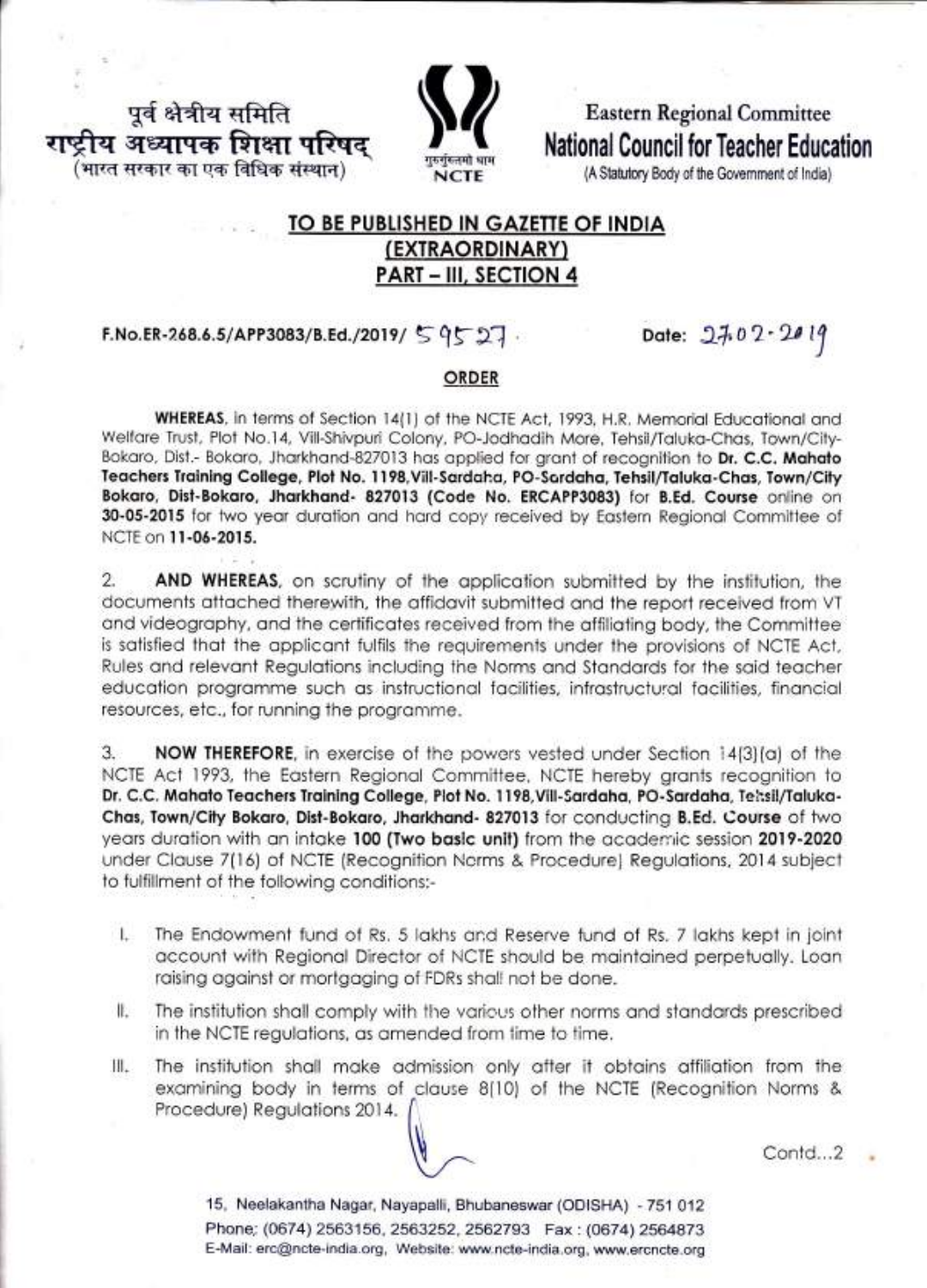lV. The institution sholl ensure thot the required number of ocodemic stoff duly opproved by offilioting body for conducting the course should olwoys remoin in position.

4. Further, the recognition/permission is subjeci to fulfillment of oll such other requirements os moy be prescribed by oiher regulotory bodies like UGC, offilioting University / Body, the State Government etc., as applicable.

5. The instituiion sholl submit to the Regionol Commiitee o Self-Approisol Report ot the end of each academic year along with the statement of annual accounts duly oudited by o Chortered Accountont.

6. The institution sholl mointoin its website with hyperlink to the Council ond the Eostern Regionol Commiitee, covering, inier-olio, the detoils of the institution, its locotion, nome of the progromme opplied for with intoke; ovoilobility of physicol infrostructure, such as land, building, office, classrooms and other facilities or amenities; instructional facilities, such as laboratory and library and the particulars of their proposed teaching faculty and non-teaching staff with photographs, for information of all concerned. The information with regard to the following shall also be made available on the website, nomely:-

- o) Sonctioned progrommes olong with onnuolintoke in the institution;
- b) Nome of foculty ond stoff in full os mentioned in school certificote olong with their qualifications, scale of pay and photograph;
- c) Nome of foculty members who left or joined during the lost quorter;
- d) Nomes of Students odmitied during fhe current session olong wiih quolificoiion, Percentage of marks in the qualifying examination and in the entrance test, if any, dote of odmission, etc.;
- e) Fee charged from students;
- f) Available infrastructural facilities;
- g) Focilities odded during the lost quorter;
- h) Number of books in the librory, journols subscribed to, ond odditions, if ony, in the lost quorter;
- i) The offidovit with enclosure submitted olong with opplicotion;
- j) The institution shall be free to post additional relevant information, If it so desires.
- k) Any false or incomplete information on its website shall render the institution liable for withdrowol of recognition.

7. The institution sholl odhere to the mondotory disclosure in the prescribed formot and display up-to-date information on its official website.

8. The institution shall make available list of students admitted on its official website.

9. The Educational Institution shall follow Uniform Accounting System as brought out by lCAl ond qccepted by MHRD.

Contd...3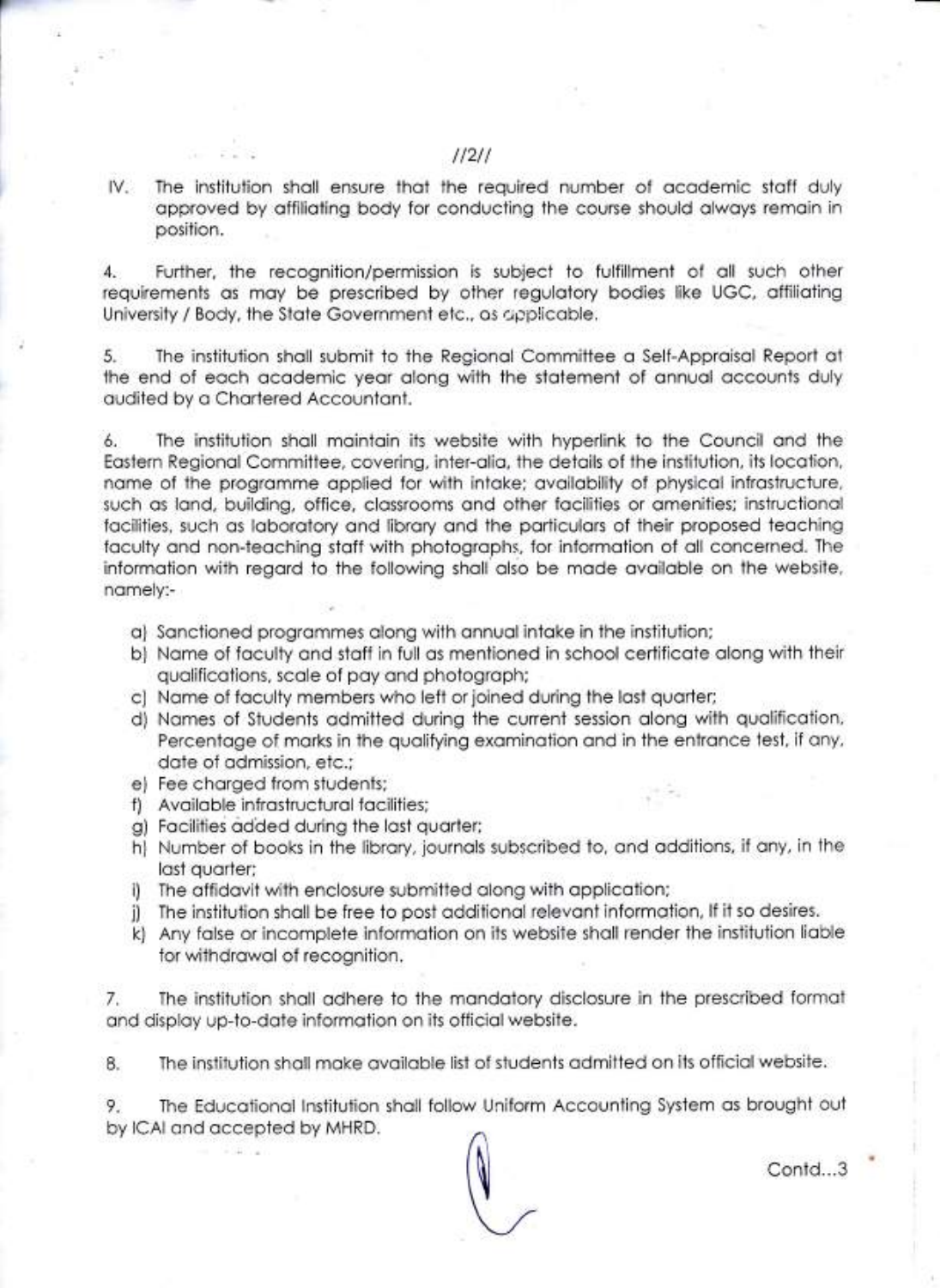10. If the institution contravenes any of the above conditions or the provision of the NCTE Act, Rules, Regulotions ond orders mode ond issued there under, the institution will render itself liable to adverse action including withdrawal of recognition / permission by the Regionol Committee under the provisions of Section l7(l ) of the NCTE Act.

By Order, Regional Director  $\overline{\phantom{a}}$ 

The Controller of Publicotions, Deportment of Publicotions, (Government of lnd Ministry of Urbon Development, Civil Lines, NewDelhi-110054

To,

#### The Principol/Correspondent,

Dr. C.C. Mohoto Teochers Troining College, Plot No. 1198, Vill-Sardaha, PO-Sardaha, Tehsil/Toluko-Chos, Town/City Bokoro, Dist-Bokaro, Jharkhand- 827013

### Copy to:

- 1) The Secretary/Correspondent, H.R. Memorial Educational and Welfare Trust, Plot No.l4, Vill-Shivpuri Colony, PO-Jodhodih More, Tehsil/Toluko-Chos, Town/City-Bokaro, Dist.- Bokaro, Jharkhand-827013.
- 2) The Commissioner & Secretary, Primary, Secondary and Higher Education, HRD Department, Govt. of Jharkhand, MDI Building, Dhurwa, Dist- Ranchi, Jharkhand -834004.
- 3) The Registror, Binod Bihori Mohto Koyolonchol University, Sordor Potel Nogor, Dhanbad, Jharkhand 826001.
- 4) The Director of Secondary Education, HRD Department, Govt. of Jharkhand, M.D.I., Bhawan, Dhurwa, Ranchi, Jharkhand - 834004.
- 5) The Secretary, Dept. of School Education and literacy, Ministry of Human Resource Development, Govt. of India, Shastri Bhawan, New Delhi- 110001.
- 6l The Under Secretory (CS), Notionol Council for Teocher Educotion, Hons Bhowon, Wing-ll, l, Bohodurshoh Zofor Morg, New Delhi- I l0 002.
- 7) Office Oider file/institution file.

 $\sqrt{\frac{1}{2}}$ Regional Director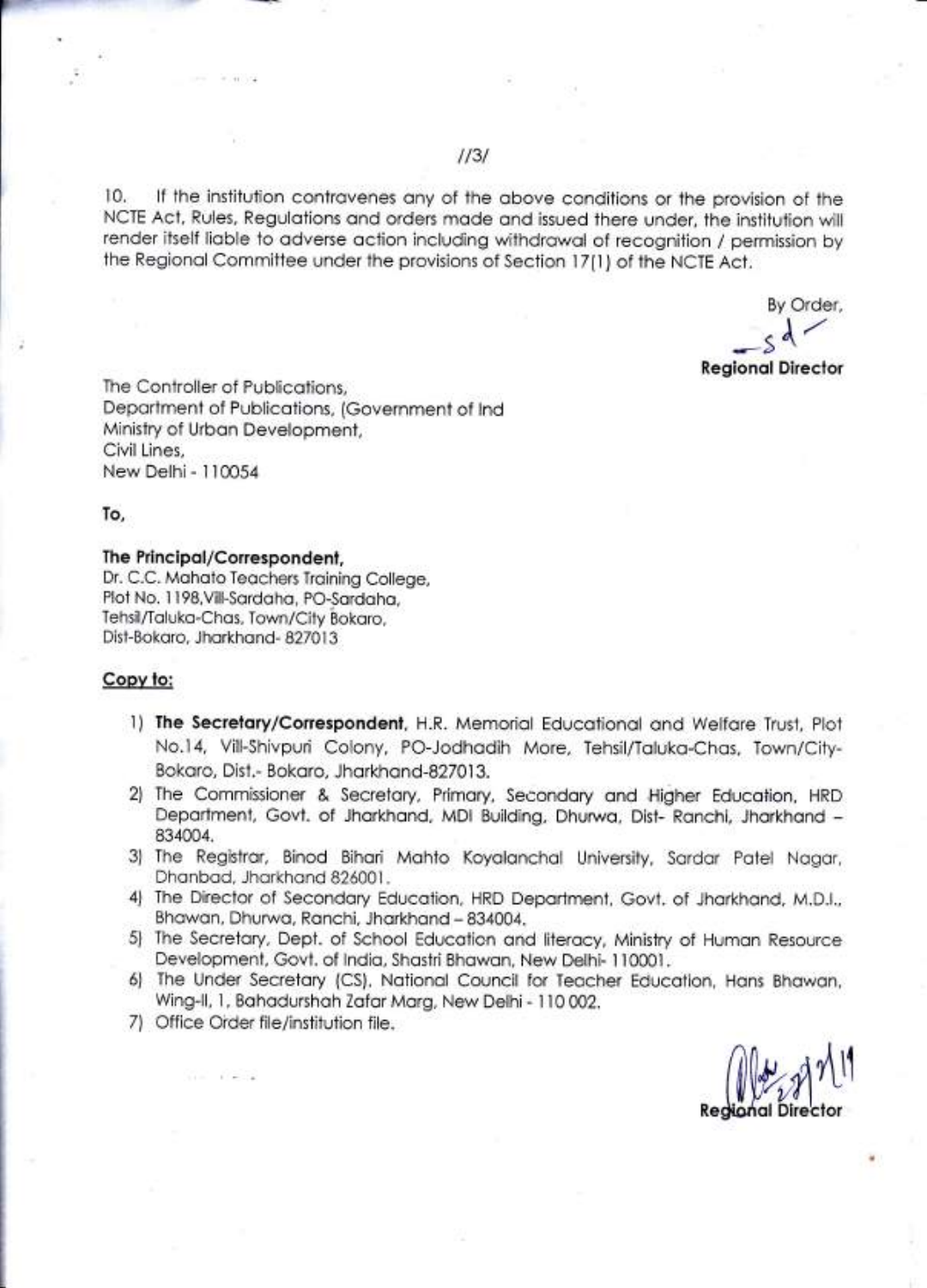पूर्व क्षेत्रीय समिति ।य अध्यापक शिक्षा परिषद भारत सरकार का एक विधिक संस्थान)



**Eastern Regional Committee** National Council for Teacher Education

(A Statutory Body of the Government of India)

# TO BE PUBLISHED IN GAZETTE OF INDIA (EXTRAORDINARY) **PART - III, SECTION 4**

### F.No.ER-268.6.6/APP3120/D.El.Ed./2019/ 59554

Date: 27.02.2019

### ORDER

WHEREAS, in terms of Section 14(1) of the NCTE Act, 1993, H.R. Memorial Educational and Welfare Trust, Plot No.14, Vill-Shivpuri Colony, PO-Jodhadih More, Tehsil/Taluka-Chas, Town/City-Bokaro, Dist.- Bokaro, Jharkhand-827013has applied for grant of recognition to Dr. C.C. Mahato Teachers Training College, Plot No. 1198, Vill-Sardaha, PO-Sardaha, Tehsil/Taluka-Chas, Town/City Bokaro, Dist-Bokaro, Jharkhand-827013 (Code No. ERCAPP3120) for D.El.Ed. Course online on 30-05-2015 for two year duration and hard copy received by Eastern Regional Committee of NCTE on 11-06-2015.

 $\overline{2}$ AND WHEREAS, on scrutiny of the application submitted by the institution, the documents attached therewith, the affidavit submitted and the report received from VT and videography, and the certificates received from the affiliating body, the Committee is satisfied that the applicant fulfils the requirements under the provisions of NCTE Act, Rules and relevant Regulations including the Norms and Standards for the said teacher education programme such as instructional facilities, infrastructural facilities, financial resources, etc., for running the programme.

NOW THEREFORE, in exercise of the powers vested under Section 14(3)(a) of the 3. NCTE Act 1993, the Eastern Regional Committee, NCTE hereby drants recognition to Dr. C.C. Mahato Teachers Training College, Plot No. 1198, Vill-Sardaha, PO-Sardaha, Tehsil/Taluka-Chas, Town/City Bokaro, Dist-Bokaro, Jharkhand- 827013 for conducting D.El.Ed. Course of two years duration with an intake 100 (Two basic unit) from the academic session 2019-2020 under Clause 7(16) of NCTE (Recognition Morms & Procedure) Regulations, 2014 subject to fulfillment of the following conditions:-

- L The Endowment fund of Rs. 5 lakhs and Reserve fund of Rs. 7 lakhs kept in joint account with Regional Director of NCTE should be maintained perpetually. Loan raising against or mortgaging of FDRs shall not be done.
- The institution shall comply with the various other norms and standards prescribed Ш. in the NCTE regulations, as amended from time to time.
- 批 The institution shall make admission only after it obtains affiliation from the examining body in terms of clause 8(10) of the NCTE (Recognition Norms & Procedure) Regulations 2014.

Contd.<sub>2</sub>

15. Neelakantha Nagar, Nayapatti, Bhubaneswar (ODISHA) - 751 012 Phone: (0674) 2563156, 2563252, 2562793 Fax: (0674) 2564873 E-Mail: erc@ncte-india.org, Website: www.ncte-india.org, www.ercncte.org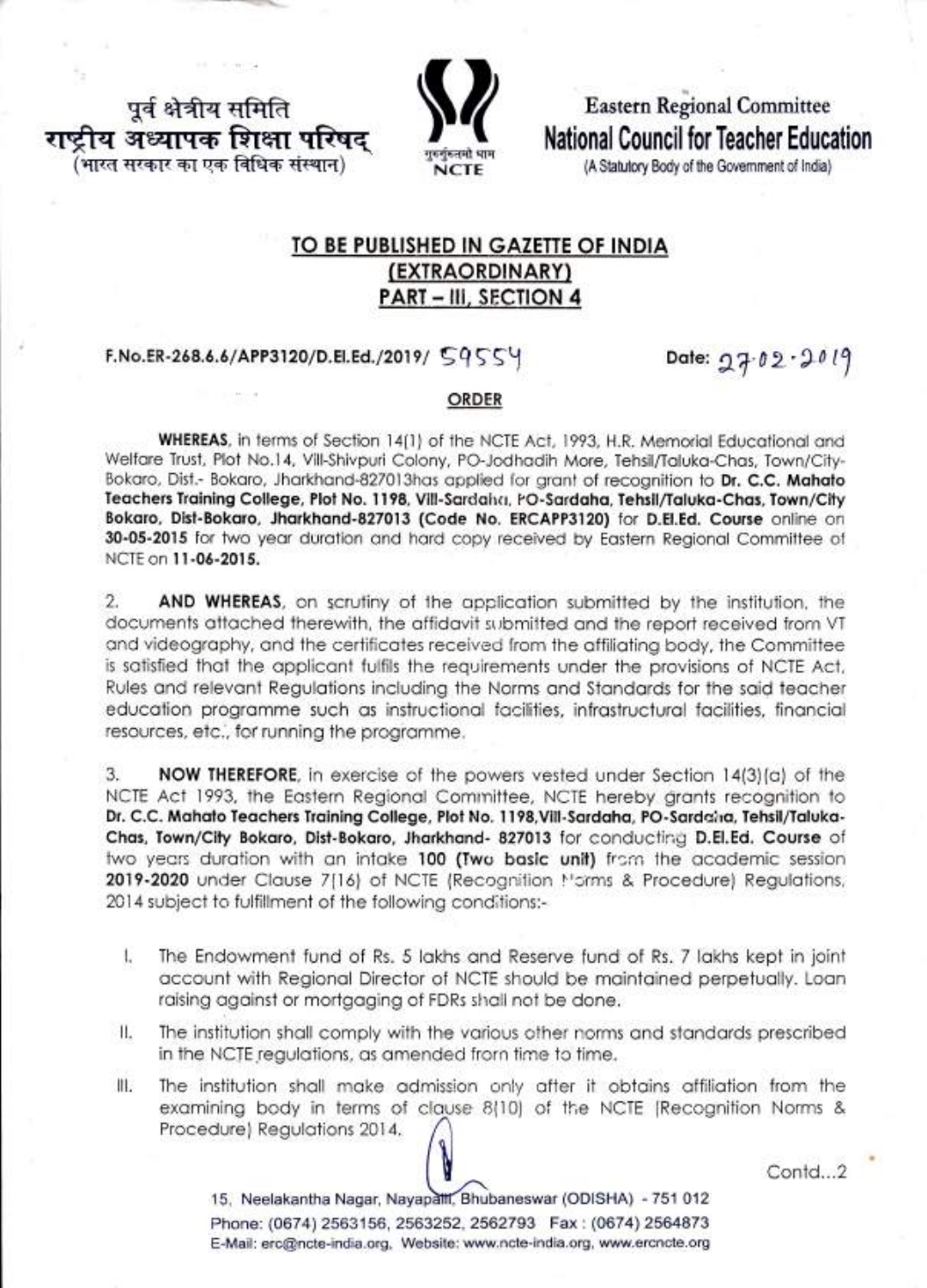IV. The institution shall ensure that the required number of academic staff duly approved by affiliating body for conducting the course should always remain in position.

Further, the recognition/permission is subject to fulfillment of all such other  $\mathbf{A}$ requirements as may be prescribed by other regulatory bodies like UGC, affiliating University / Body, the State Government etc., as applicable.

5. The institution shall submit to the Regional Committee a Self-Appraisal Report at the end of each academic year along with the statement of annual accounts duly audited by a Chartered Accountant.

The institution shall maintain its website with hyperlink to the Council and the 6. Eastern Regional Committee, covering, inter-alia, the details of the institution, its location, name of the programme applied for with intake; availability of physical infrastructure, such as land, building, office, classrooms and other facilities or amenities; instructional facilities, such as laboratory and library and the particulars of their proposed teaching faculty and non-teaching staff with photographs, for information of all concerned. The information with regard to the following shall also be made available on the website, namely:-

- a) Sanctioned programmes along with annual intake in the institution;
- b) Name of faculty and staff in full as mentioned in school certificate along with their qualifications, scale of pay and photograph;
- c) Name of faculty members who left or joined during the last quarter;
- d) Names of Students admitted during the current session along with qualification, Percentage of marks in the qualifying examination and in the entrance test, if any, date of admission, etc.;
- e) Fee charged from students;
- f) Available infrastructural facilities;
- g) Facilities added during the last quarter;
- h) Number of books in the library, journals subscribed to, and additions, if any, in the last quarter;
- i) The affidavit with enclosure submitted along with application;
- j) The institution shall be free to post additional relevant information, If it so desires.
- k) Any false or incomplete information on its website shall render the institution liable for withdrawal of recognition.

The institution shall adhere to the mandatory disclosure in the prescribed format 7. and display up-to-date information on its official website.

The institution shall make available list of students admitted on its official website. 8.

The Educational Institution shall follow Uniform Accounting System as brought out 9. by ICAI and accepted by MHRD.

Contd...3